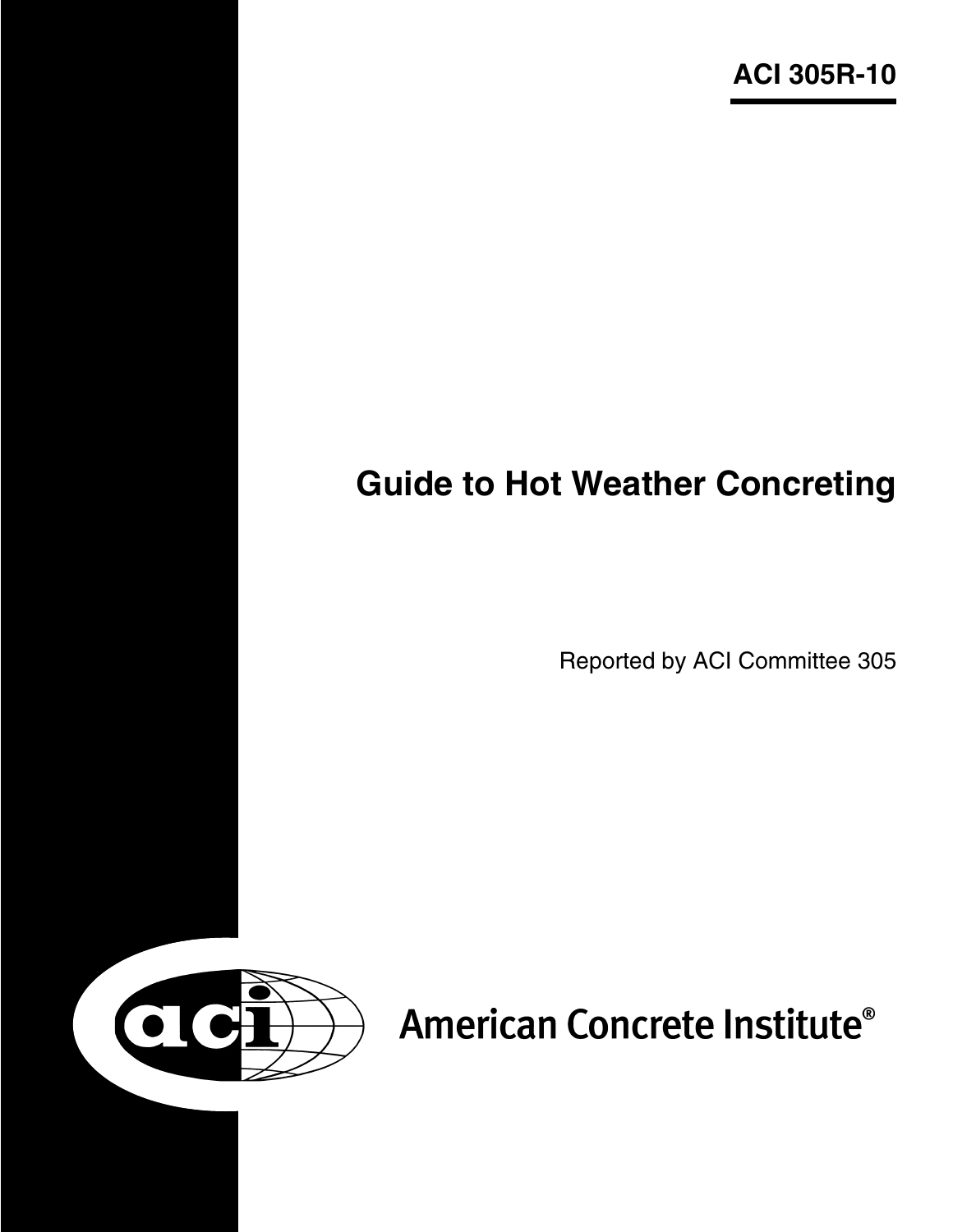

American Concrete Institute® *Advancing concrete knowledge*

# **Guide to Hot Weather Concreting**

Copyright by the American Concrete Institute, Farmington Hills, MI. All rights reserved. This material may not be reproduced or copied, in whole or part, in any printed, mechanical, electronic, film, or other distribution and storage media, without the written consent of ACI.

The technical committees responsible for ACI committee reports and standards strive to avoid ambiguities, omissions, and errors in these documents. In spite of these efforts, the users of ACI documents occasionally find information or requirements that may be subject to more than one interpretation or may be incomplete or incorrect. Users who have suggestions for the improvement of ACI documents are requested to contact ACI. Proper use of this document includes periodically checking for errata at **www.concrete.org/committees/errata.asp** for the most up-to-date revisions.

ACI committee documents are intended for the use of individuals who are competent to evaluate the significance and limitations of its content and recommendations and who will accept responsibility for the application of the material it contains. Individuals who use this publication in any way assume all risk and accept total responsibility for the application and use of this information.

All information in this publication is provided "as is" without warranty of any kind, either express or implied, including but not limited to, the implied warranties of merchantability, fitness for a particular purpose or non-infringement.

ACI and its members disclaim liability for damages of any kind, including any special, indirect, incidental, or consequential damages, including without limitation, lost revenues or lost profits, which may result from the use of this publication.

It is the responsibility of the user of this document to establish health and safety practices appropriate to the specific circumstances involved with its use. ACI does not make any representations with regard to health and safety issues and the use of this document. The user must determine the applicability of all regulatory limitations before applying the document and must comply with all applicable laws and regulations, including but not limited to, United States Occupational Safety and Health Administration (OSHA) health and safety standards.

**Order information:** ACI documents are available in print, by download, on CD-ROM, through electronic subscription, or reprint and may be obtained by contacting ACI.

Most ACI standards and committee reports are gathered together in the annually revised *ACI Manual of Concrete Practice* (MCP).

**American Concrete Institute 38800 Country Club Drive Farmington Hills, MI 48331 U.S.A. Phone: 248-848-3700 Fax: 248-848-3701**

# **www.concrete.org**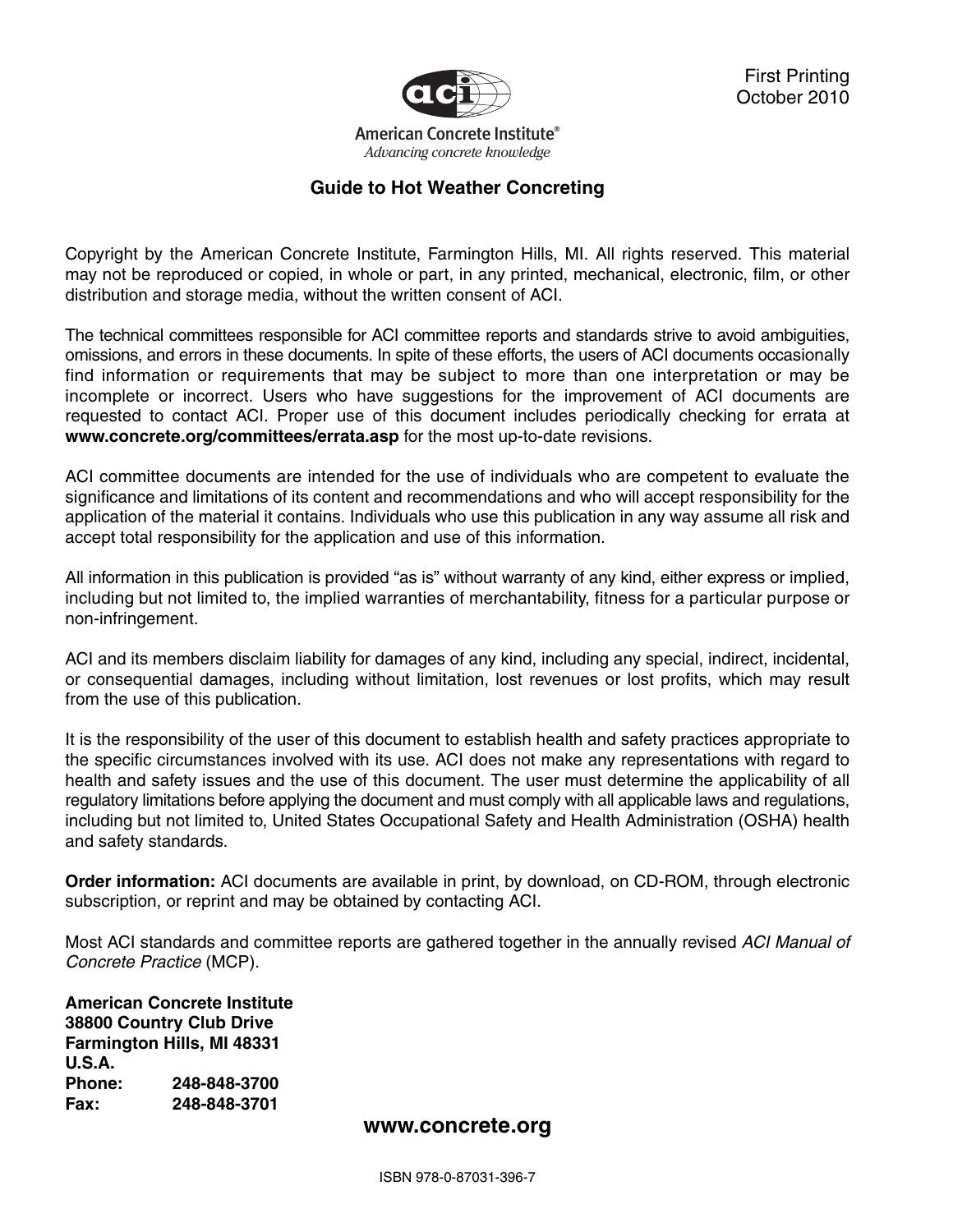# **ACI 305R-10**

# **Guide to Hot Weather Concreting**

# Reported by ACI Committee 305

James N. Cornell II Chair

Godwin O. Amekuedi **Michael Faubel Communisty Constant Darmawan Ludirdia** Edward G. Sparks Kirk K. Deadrick Kenneth C. Hover Robert J. Ryan

James M. Aldred Darrell F. Elliot Frank A. Kozeliski Bruce G. Smith

G. Terry Harris, Sr. Secretary

Philip Brandt Richard D. Gaynor Boris X. Stein David R. Nau Boris Y. Stein

D. Gene Daniel Antonio J. Guerra Dan Ravina Louis R. Valenzuela

*Environmental factors, such as high ambient temperature, low humidity, high wind, or both low humidity and high wind, affect concrete properties and the construction operations of mixing, transporting, and placing of the concrete materials. This guide provides measures that can be taken to minimize the undesirable effects of these environmental factors and reduce the potential for serious problems.*

*This guide defines hot weather, discusses potential problems, and presents practices intended to minimize them. These practices include selecting materials and proportions, precooling ingredients, and batching. Other topics discussed include length of haul, consideration of concrete temperature as placed, facilities for handling concrete at the site, and, during the early curing period, placing and curing techniques, and appropriate testing and inspection procedures in hot weather conditions.*

*The materials, processes, quality control measures, and inspections described in this document should be tested, monitored, or performed as applicable only by individuals holding the appropriate ACI certifications or equivalent.*

**Keywords:** air entrainment; cooling; curing; evaporation; high temperature; hot weather construction; plastic shrinkage; production methods; retempering; slump tests; water content.

ACI Committee Reports, Guides, Manuals, and Commentaries are intended for guidance in planning, designing, executing, and inspecting construction. This document is intended for the use of individuals who are competent to evaluate the significance and limitations of its content and recommendations and who will accept responsibility for the application of the material it contains. The American Concrete Institute disclaims any and all responsibility for the stated principles. The Institute shall not be liable for any loss or damage arising therefrom.

Reference to this document shall not be made in contract documents. If items found in this document are desired by the Architect/Engineer to be a part of the contract documents, they shall be restated in mandatory language for incorporation by the Architect/Engineer.

#### **CONTENTS**

# **Chapter 1—Introduction and scope, p. 2**

1.1—Introduction 1.2—Scope

#### **Chapter 2—Notation and definitions, p. 2**

- 2.1—Notation
- 2.2—Definitions

# **Chapter 3—Potential problems and practices, p. 3**

- 3.1—Potential problems in hot weather
- 3.2—Potential problems related to other factors
- 3.3—Practices for hot weather concreting

#### **Chapter 4—Effects of hot weather on concrete properties, p. 3**

- 4.1—General
- 4.2—Estimating evaporation rate
- 4.3—Temperature of concrete
- 4.4—Ambient conditions
- 4.5—Water
- 4.6—Cement
- 4.7—Supplementary cementitious materials
- 4.8—Chemical admixtures
- 4.9—Aggregates
- 4.10—Proportioning

ACI 305R-10 supersedes ACI 305R-99 and was adopted and published October 2010. Copyright © 2010, American Concrete Institute. All rights reserved including rights of reproduction and use in any form or by any

means, including the making of copies by any photo process, or by electronic or<br>mechanical device, printed, written, or oral, or recording for sound or visual reproduc-<br>tion or for use in any knowledge or retrieval system writing is obtained from the copyright proprietors.